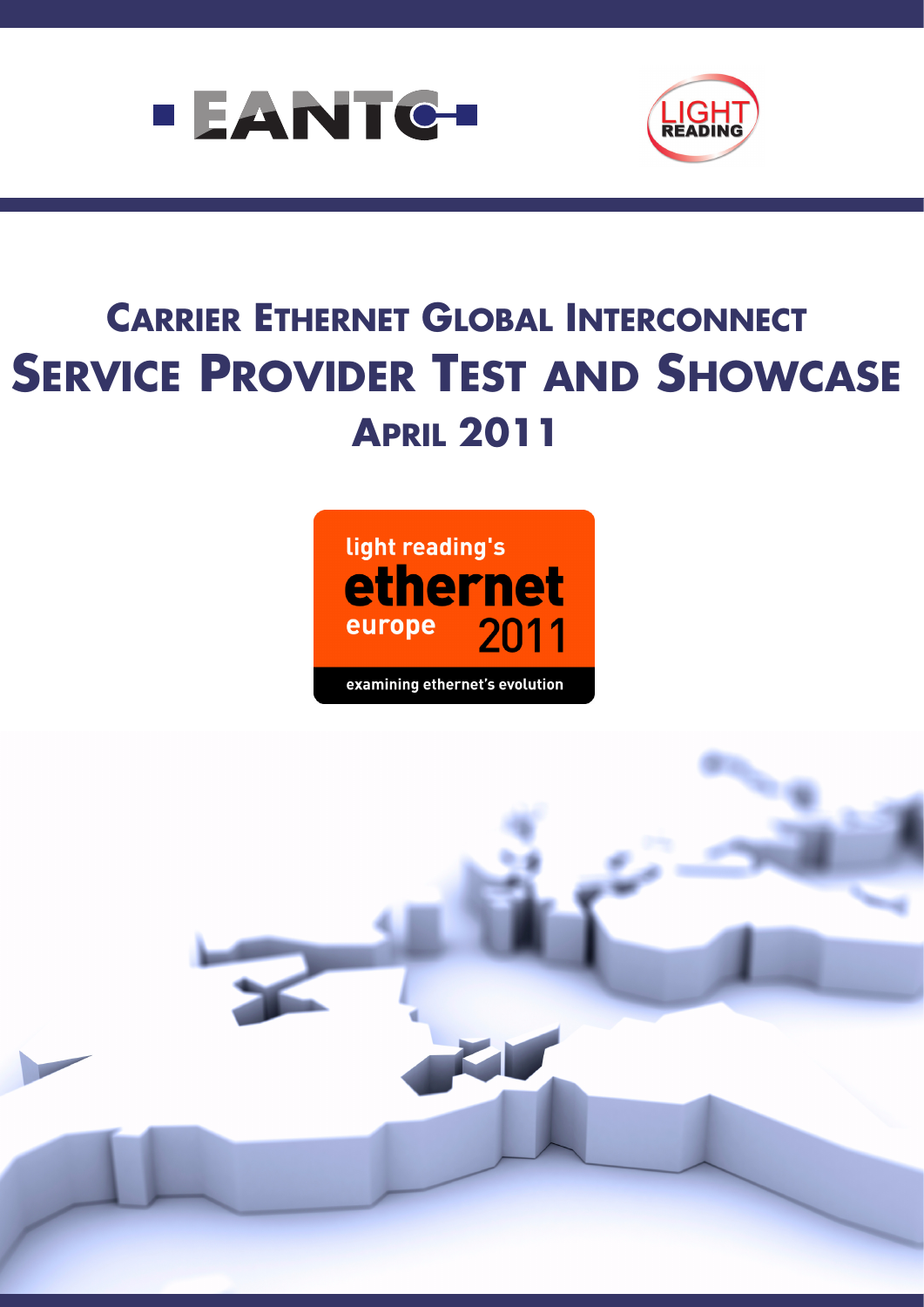<span id="page-1-0"></span>

Managing Director EANTC AG

# **EDITOR'S NOTE**

The MEF has touted the horn for Carrier Ethernet Global Interconnection the linkage of Carrier Ethernet service segments to achieve global coverage — just for around one year

now. The relevant MEF

standard, ENNI, has been ratified in January 2010.

In a young, very active and growing market, we have completed the fourth round of neutral interoperability tests in live service provider production networks. This whitepaper discloses the results. With the participating service providers Abovenet, Level 3, Teragate and Tinet, our Carrier Ethernet exchange partner Equinix and the three vendor sponsors MRV Communications, Omnitron Systems and RAD Data

### **PARTICIPANTS**

| <b>Operators</b>   | <b>Service Names</b>                                                 |
|--------------------|----------------------------------------------------------------------|
| AboveNet           | eWan                                                                 |
| Level <sub>3</sub> | <b>EPL</b> - Ethernet Private Line<br>VPLS - Layer 2 VPN<br>services |
| <b>TeraGate</b>    | TeraGate IntelligentEth-<br>ernet<br><b>EVPLAN</b>                   |
| Tinet              | Ethernet Extension - EPL<br><b>EVPLAN</b>                            |

| <b>Carrier Ethernet Exchanges</b> |  |
|-----------------------------------|--|
| Equinix                           |  |

| <b>Vendor Sponsors</b>         | <b>Devices</b>  |
|--------------------------------|-----------------|
| <b>MRV Communications</b>      | OS904, OS906    |
| <b>Omnitron Systems</b>        | GM3, HybridNID  |
| <b>RAD Data Communications</b> | <b>FTX-204A</b> |

# **TABLE OF CONTENTS**

| Operator Networks  4               |
|------------------------------------|
| Exchange / Interconnect MEN 4      |
| Ethernet Network Interface Devices |
|                                    |
|                                    |
| Individual OVC Verifications  6    |
| E-LAN - Multipoint Connectivity 6  |
|                                    |
|                                    |

Communications, we completed the tests successfully and are happy to showcase the results in London.

The good news is: Interconnection of basic point-to-point services is not a technical issue. The services worked once the service providers had completed provisioning.

> For the first time, we successfully tested E-LAN multipoint services across two service providers, Level 3 and Tinet. The services worked fine in this initial validation.

> Virtually all of the 14 operators we evaluated in the last five quarters had issues getting bandwidth profiles and class of service mappings correctly configured in accordance with their own service descriptions. This time, it took several weeks to iron out the end-to-end service activation issues across the test bed. Most problems were caused by communication failures — lack of common understanding across providers and users — and configuration errors. The MEF has recognized that more efforts are required for education (see the MEF Carrier Ethernet Certified Professional program) and in aligning provi-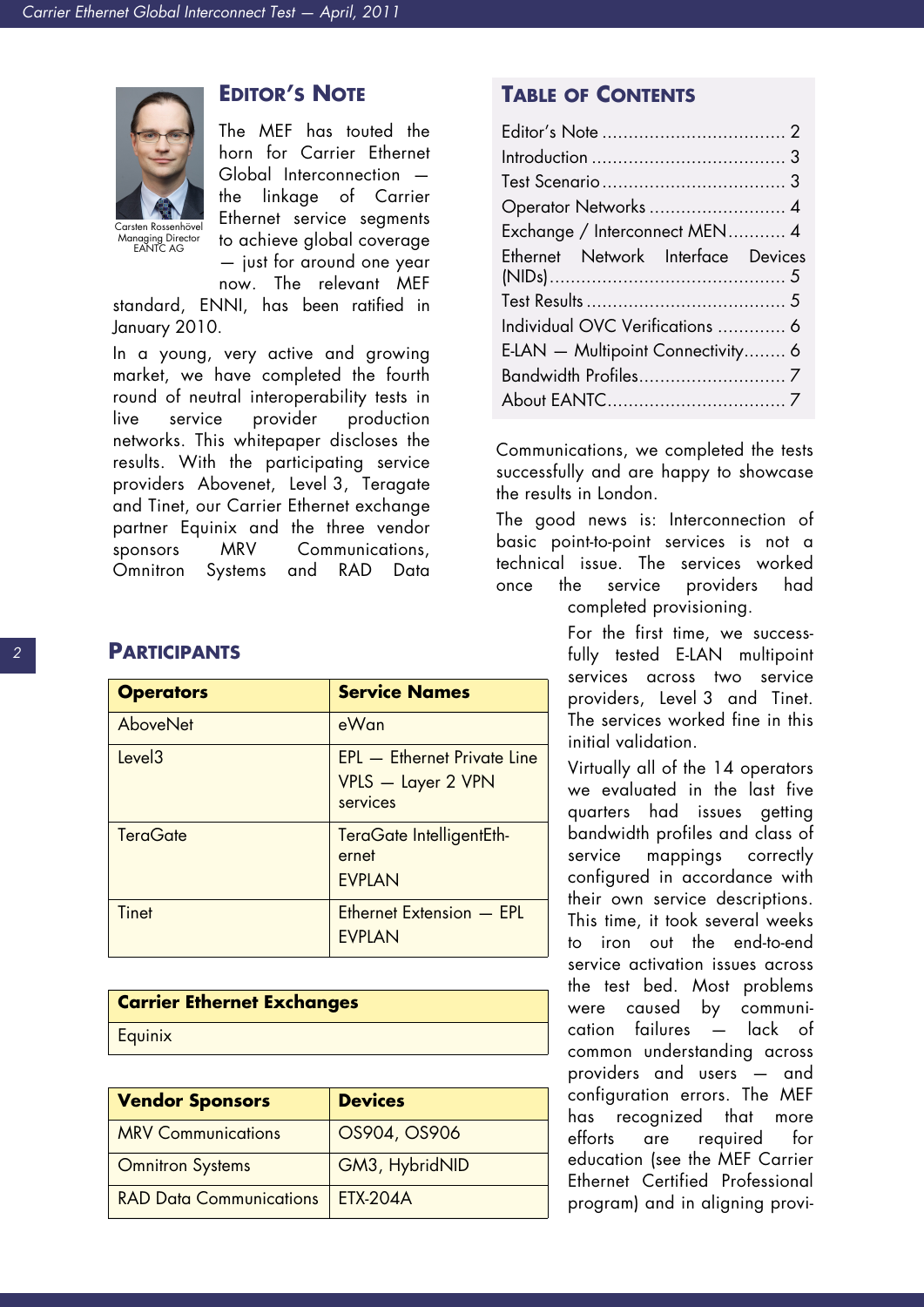#### sioning methods.

The participating Network Interface Device (NID) vendors provided equipment to terminate circuits and to monitor their performance. This worked great, and the NIDs were reliable endpoints. They could just not help much to troubleshoot the cumbersome service activation since providers supported inband management which was typically unavailable while services were provisioned.

At EANTC, we have always felt that differentiated classes of service and OAM performance monitoring will eventually be key differentiators for Carrier Ethernet wholesale access services. Simple point-to-point OVCs (Operator Virtual Circuits) seem to be the low-hanging fruit reachable for everyone, and competition for these commodity services is likely to be pricing-based.

At this point, it is up to enterprise users of Carrier Ethernet services to demand for more. After all, one big selling point of Ethernet has typically been its perceived competitive pricing. On the other hand, only proper class of service support will enable parallel voice over IP, storage and interactive applications across the network for example. Only performance monitoring will allow service providers and enterprises to enter into strict service level agreements.

# **A WORD FROM EQUINIX**

The need to interconnect autonomous networks is growing proportionately alongside the demand to serve customers across a global landscape. While many networks are already interconnected, more interconnects will be required to meet the demand for services and to consistently serve customers no matter where they happen to locate their business. This is especially true as the customer applications require increasing amounts of bandwidth and hence the emphasis on Ethernet based interconnects.

Now that we've completed the fourth phase of Global Interconnect testing, 1 year since the ratification of MEF 26, it is plain to see that the industry is making great progress towards solving the technical challenges surrounding Ethernet interconnection. This interconnection testing proves not only that the Ethernet equipment of today is quite robust and capable, it is further evidence that connections between two or more autonomous Ethernet networks are viable. In addition, the challenges associated with mapping CoS and implementing Ethernet OAM are being addressed by MEF as well as the Ethernet Exchange providers. Ethernet Exchanges are growing in popularity and "many-to-many" interconnection is poised to aid in meeting the demand for extended services.

The technical challenges may increase as more services and more interconnects come into the fold. A standardized approach and proven interoperability will drive more streamlined interconnection. We look forward to working with both the equipment vendor and service provider communities to continue to address and test service capabilities. Not to devalue the technical challenges, but is it hopeful that a streamlined technical solution will free up more time to address the business and commercial challenges facing the industry.

#### <span id="page-2-0"></span>**INTRODUCTION**

It is no longer appropriate to consider Carrier Ethernet standards, or the respective products on the market, immature. Of course there is still more work to be done here, however given the progress the MEF has shifted focus on the next phase of this problem — Global Interconnect. How can services be defined in a manner which is comparable amongst providers? How can two (or more) operators be interconnected to form an end-to-end service where neither of them have complete coverage? The customer-facing User Network Interface (UNI) has been standardized since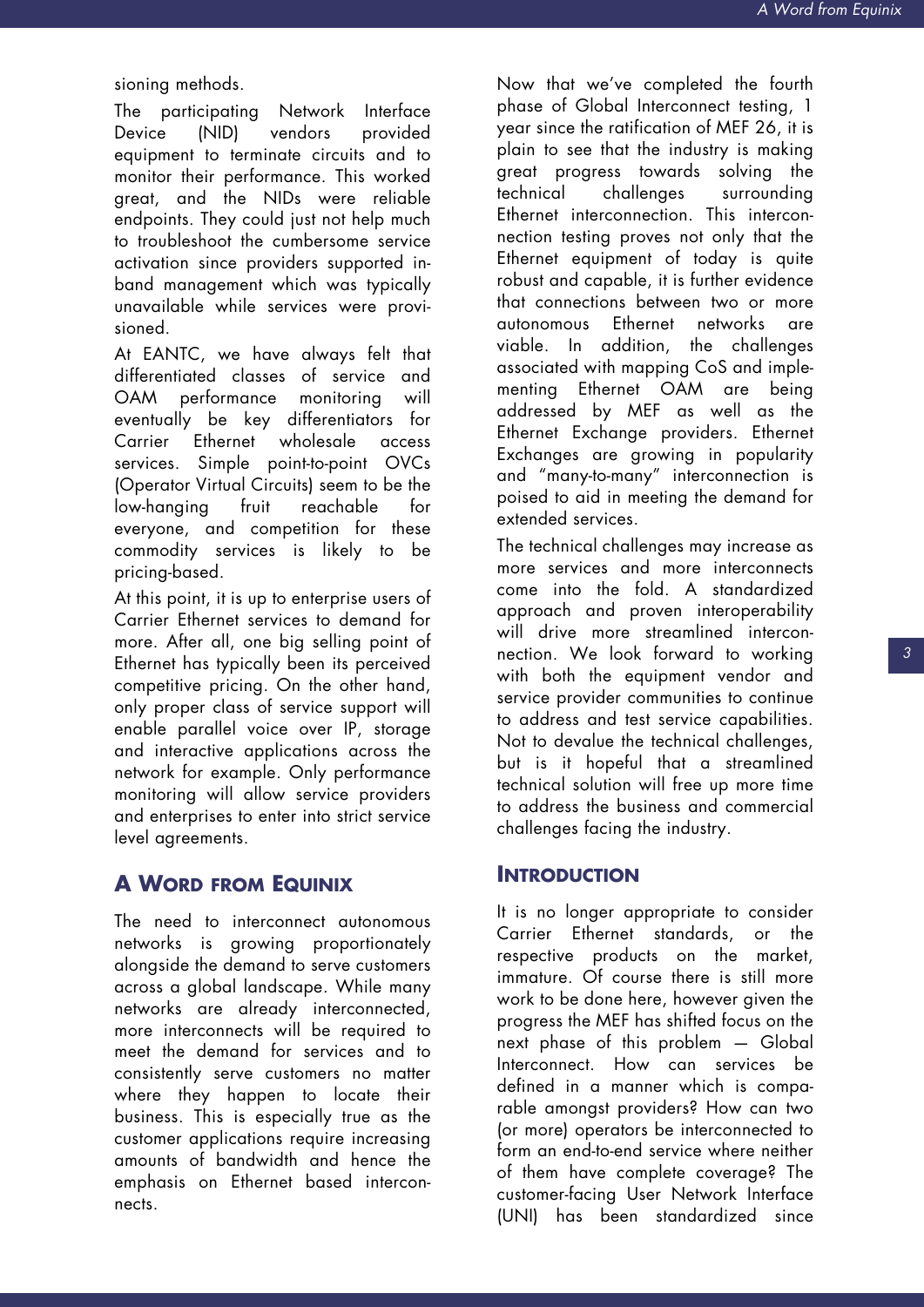2005, and in January 2010 the MEF ratified the External Network-Network Interface (ENNI) specification, defining details for Carrier Ethernet service interconnection across network operators. The goal is to provide a common ground and understanding for services and their interfaces, improving interoperability of Carrier Ethernet across operators and customers. We set up this test program with exactly this goal: To validate and improve ENNI inter-working across network operators worldwide.

This white paper concludes the fourth phase of EANTC tests, the first of which kicked off the test program in January 2010. Since then, we have validated fourteen operators for a range of aspects of their Ethernet services including ENNI connectivity across Ethernet Exchanges and resiliency against link failures, evaluation of remote locations all across Europe and North America, MEF specified ENNI and Class of Service (CoS) mapping and the associated bandwidth profile expectations, and finally verifications of Ethernet OAM and performance monitoring. Previous reports can be found at www.eantc.de/ cegi2010. In this phase we aimed to continue these topics where applicable, and tested multipoint-to-multipoint services in addition (E-LAN).

## <span id="page-3-0"></span>**TEST SCENARIO**

In our scenario, both point-to-point services and multipoint-to-multipoint services were enabled throughout the participating operator networks. For point-to-point services, we simulated two separate customers ("Customer A" and "Customer B") with points of presence in various locations in Europe and USA. These customers each purchase multiple Ethernet Virtual Private Line (EVPL) services from a wholesale provider, who implements these services by leasing Operator Virtual Circuits (OVC) from different operators and constructing the service from these segments. Each Ethernet Virtual Private LAN (EVPLAN) service was configured to span all

operators. The wholesale provider also operates Network Interface Devices (NIDs) which terminate the end-to-end service and use them to monitor the availability of the service through Connectivity Fault Management (CFM). We put ourselves in the shoes of such a wholesale provider.

We implemented Carrier Ethernet services between multiple providers, interconnecting them either at Equinix's London location (LD4) or their Frankfurt location (FR2), based on where the operators had equipment. Abovenet then provisioned a service to connect the two Equinix hubs.

#### <span id="page-3-1"></span>**Operator Network**

We verified EVPL and EVPLAN services from several Carrier Ethernet providers during the tests. For consistency, we referred to these networks as "Operator MEN", while the term "Provider" was reserved for the emulated wholesale provider implementing the multisegment end-to-end services. Abovenet, Level3, Teragate and Tinet participated as Operator MENs, connecting to connecting to one or more of the Equinix exchanges. In addition, Abovenet provided a connection between the exchanges with a dedicated Gigabit Ethernet link.

Each operator configured a set of multiple OVCs in their network in accordance with the interconnection plan defined by EANTC. Operator MENs had to establish mapping of specific S-VLAN IDs at one of the customer ports and the port facing the interconnection facility to the same OVC. The actual mechanism of how the frame forwarding was implemented in the provider's network was not in scope to the tests.

#### <span id="page-3-2"></span>**Exchange / Interconnect MEN**

The interconnection facility concept plays an important role in our scenario, as it allows a flexible configuration of the interconnection service between two providers. Instead of arranging the VLAN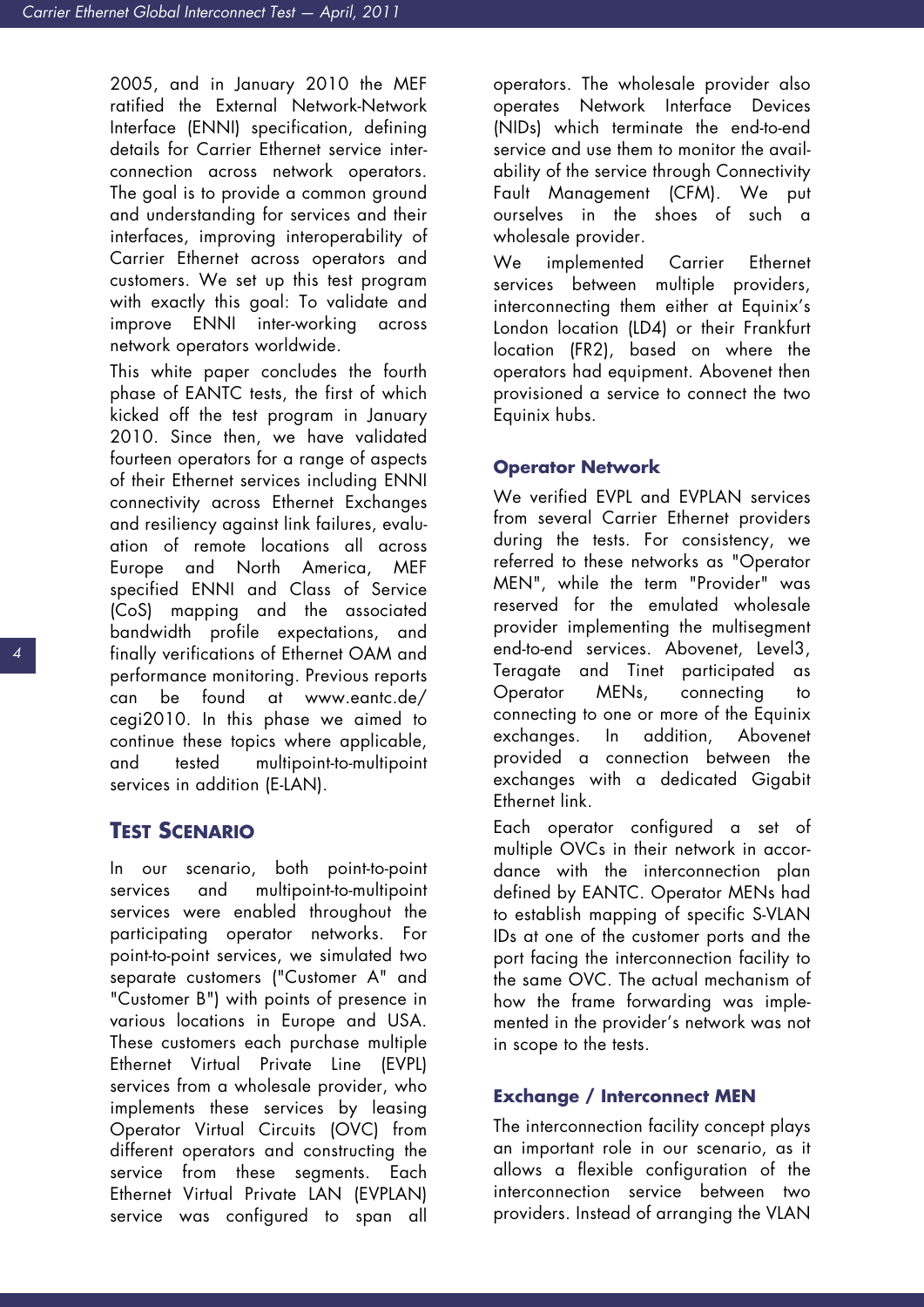and CoS mapping parameters for each pair of providers, and providing a separate Ethernet link between them, the interconnection facility may become a central "meeting point" for Carrier Ethernet providers, by arranging interconnections between multiple providers' services. The interconnection facilities used were administrated by Equinix, one being in London, and one in Frankfurt. Equinix's solution provided simultaneous interconnection between all attached services by mapping specific SVLAN IDs on the ports facing providers to desired port and SVLAN ID used by the peering partner. In addition, the switch provided a solution for the operators whose equipment lacked full ENNI functionality; allowing, for example, connection between those supporting 802.1ad and those not.

Many providers support different CoS classes in their networks, and in most cases they are defined and encoded differently. For services implemented across multiple providers, it is crucial to support a common scheme between the providers in order to maintain correct QoS definitions across the entire service. MEF23 defines such a scheme for CoS and frame color, and specifies the mapping to be used and it is important that Ethernet Exchanges are able to map these definitions appropriately.

## <span id="page-4-0"></span>**Ethernet Network Interface Devices (NIDs)**s

Ethernet Network Interface Devices ("NIDs") were used to terminate the endto-end services at the customer ports of the operator MENs and assist the testing in several ways. Ethernet NIDs from three different vendors were used: MRV OS904 and OS906, Omnitron GM3 and HybridNID, and RAD ETX-204A.

The NIDs were located throughout Europe and North America - completely based on the operators' preference, and the NID vendors ability to ship to that location. In all cases the NID vendor was able to ship a NID to the location of choice with a pre-configured management port in order to reach the NID from remote. All three NID vendors also continued to support and debug when and where necessary.

First, in order to test with emulated customer traffic, we put the NIDs in Ethernet loopback mode, causing them to return all traffic received from the MEN back to the source. This way we could generate traffic, and make measurements, from our test equipment which



**Figure 1: Test Setup**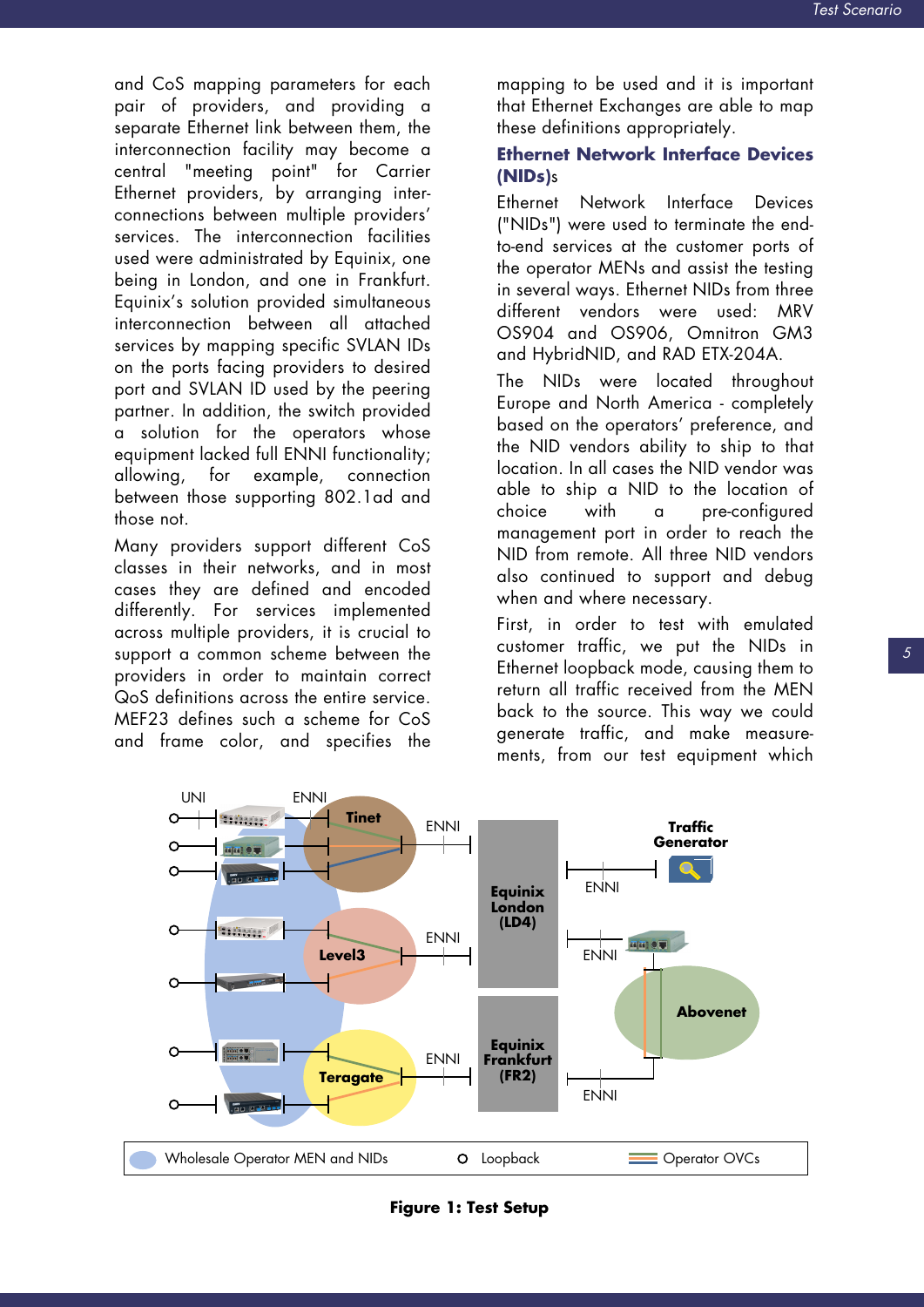was located at the Equinix location in London. Alternatively, in some cases, we simply captured and compared the interface counters.

| <b>Operator</b>    | <b>Service Termi-</b><br>nation Points |
|--------------------|----------------------------------------|
| <b>AboveNet</b>    | London, Frankfurt                      |
| Level <sub>3</sub> | New York                               |
| <b>TeraGate</b>    | Frankfurt, Munich                      |
| Tinet              | London, Frankfurt                      |

Then, in cases where traffic needed to be generated from the NID side, the NIDs themselves played active role by generating traffic using their RFC2544 tests. Finally, we asked the NID vendors to configure Ethernet Service OAM instances on the NIDs in order to continuously monitor, and actively measure, end-to-end connectivity and performance.

## <span id="page-5-0"></span>**TEST RESULTS**

Since the goal of the test was not to create a competitive performance analysis amongst providers as much as it was to evaluate the state of the art, what we present as results is what we were able to achieve in the three weeks of testing amongst the multiple parties. Naturally, performance metrics were nevertheless recorded for internal documentation and as a sanity check.

We were reminded of the range of time it can take to establish a service amongst several parties. The act of coordinating equipment allocation and service provisioning across multiple providers in multiple locations and time zones proved to be a time consuming exercise. Without agreed-upon interconnect agreements among the providers defining the service configuration and service level agreements in advance, completing any testing in just a couple of weeks would likely have been impossible.

The results show that there is still progress to be made, but things are moving. ENNI availability is increasing, both for E-LAN and E-Line services. OAM tools are however not deployed everywhere, and bandwidth profiles prove to be a challenge.

#### <span id="page-5-2"></span>**Individual OVC Verifications**

In order to ensure correct configuration of the entire test bed, we first performed simple connectivity tests with each individual OVC that was configured by the providers.

Equinix implemented the interconnection using internal VPLS — multipoint-to-multipoint connections providing switching between 2 or more Service Access Points (SAPs). In order to include the tester into setup, we defined new SAPs on the switch port connected to the analyzer for each of the point-to-point and multipointto-multipoint service defined in our global scenario. By transmitting traffic with the appropriate SVID value on the traffic generator port, frames could be injected into each selected service. A test frame with an arbitrary destination MAC not learned by the interconnection switch would be flooded and transmitted to all endpoints of the service. This was however not an issue as we enabled the Layer 2 loopback function on the NID where we wanted our traffic to go to. By swapping the MAC addresses and transmitting the frame back, the NID automatically mimics a host with the MAC address we sent the frame to. This causes the interconnection switch, and also the switching function of the multipoint-tomultipoint OVCs to learn this MAC address and from now on forward the test traffic to this destination only. This type of interconnection allowed us to maintain just one single configuration of the interconnection switch, suitable for all tests.

#### <span id="page-5-1"></span>**E-LAN — Multipoint Connectivity**

A new addition to the tests, compared to previous phases of this test program, was the inclusion of multipoint-to-multipoint services, or Ethernet LAN (E-LAN) services.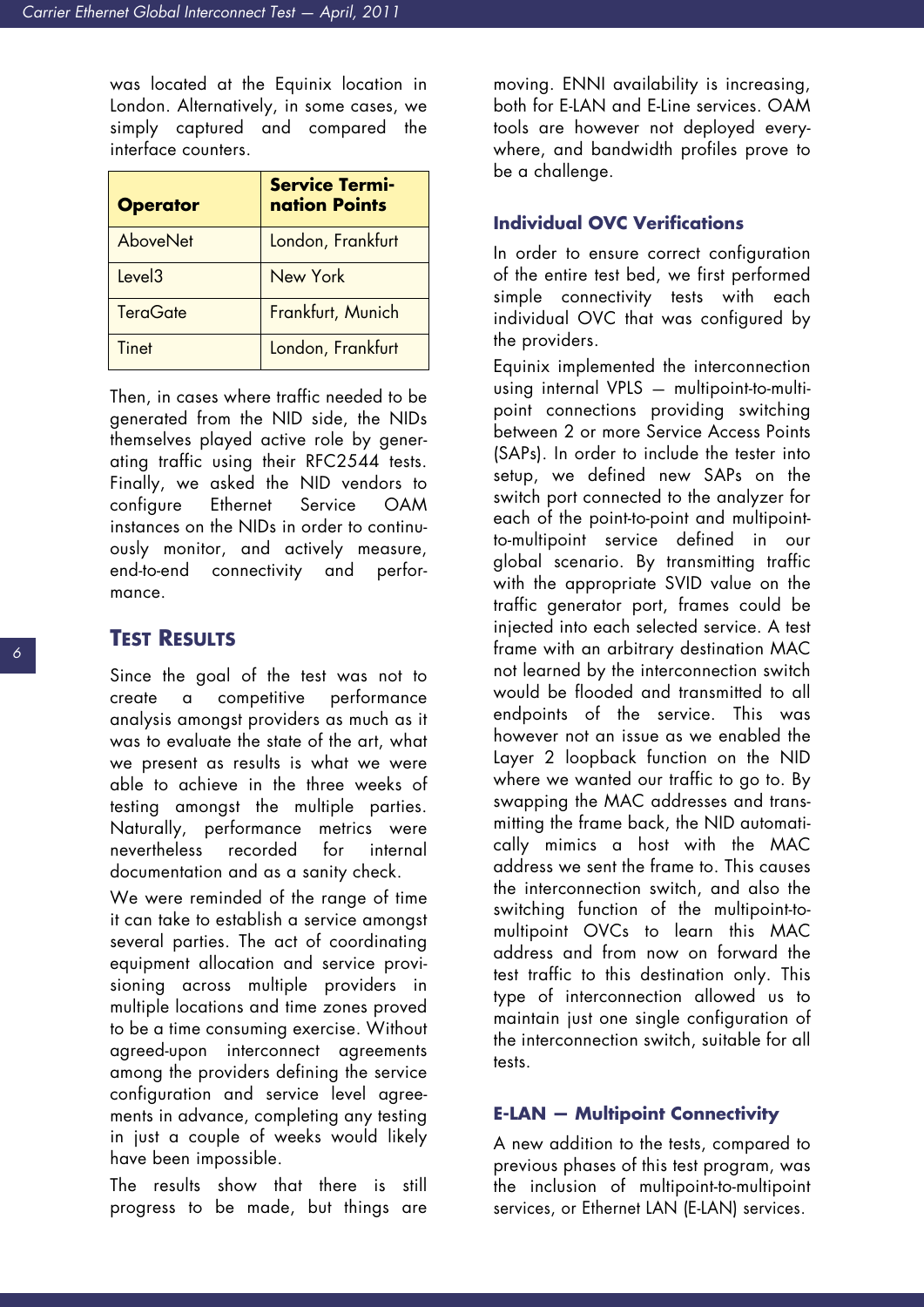

**Figure 2: End-to-end Delay Measurements — Omnitron GM3**

Each E-LAN service spanned all four participating operators. We were able to successfully verify multipoint connectivity within Level3 and Tinet networks both via the test equipment deployed at Equinix, and with the NIDs deployed in remote locations. The NIDs were used to generate traffic via their RFC 2544 tests from only one direction, thus intentionally causing a flood situation where we expected and indeed measured frames being received at all other endpoints of the service.

In addition, point-to-point Ethernet OAM instances were configured over both the E-LAN services by all three NID vendors as defined by IEEE 802.1ag Connectivity Fault Management (CFM), with performance monitoring enabling performance monitoring features from ITU-T Recommendation Y.1731. This enabled both easy status checks and performance monitoring of the services. The figures show how these performance metrics were graphed from various services and displayed by the NIDs.

#### <span id="page-6-0"></span>**Bandwidth Profiles**

After hearing once again how important Service Level Agreement (SLA) assurance and bandwidth profile testing is, it was not much of a choice as to whether or not we would repeat such tests in this phase of the program, as conducted in previous phases. Operators offered a variety of different bandwidth profiles. In

Abovenet's case, a dedicated Gigabit Ethernet link was provided to facilitate the tests which traversed their network. Teragate and Tinet were successfully tested for MEF 23 mapping, as well as Committed and Excess Information Rates and Burst Sizes (CIR/EIR and CBS/EBS). Level 3 provided us with their standard service definition, which also had metrics defined for all seven differentiated service classes, and our tests proved the drop priority and bandwith policing metrics which were defined.



**Figure 3: End-to-end Delay Measurements — RAD Data Communications ETX-204A**

#### <span id="page-6-1"></span>**About EANTC**



The European Advanced Networking Test Center (EANTC) offers independent telecom network test services for manufacturers, service providers and enterprise customers. Business areas include interoperability, conformance and perfor-

mance testing for IP, MPLS, Mobile Backhaul, VoIP, Carrier Ethernet, Triple Play, and IP applications.

www.eantc.com